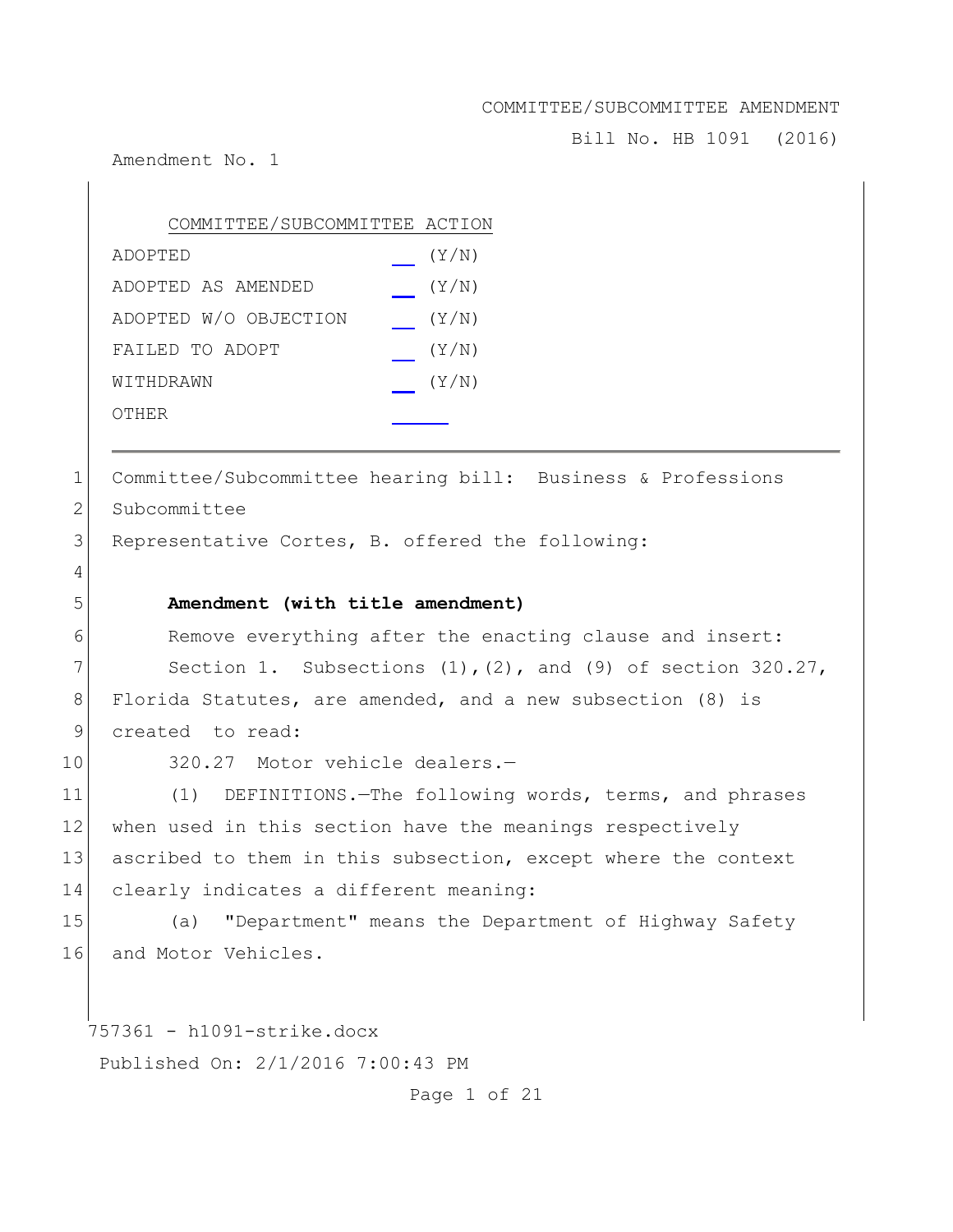Bill No. HB 1091 (2016)

Amendment No. 1

17 (b) "Motor vehicle" means any motor vehicle of the type 18 and kind required to be registered and titled under chapter 319 19 and this chapter, except a recreational vehicle, moped, 20 motorcycle powered by a motor with a displacement of 50 cubic 21 centimeters or less, or mobile home.

22 (c) "Motor vehicle dealer" means any person engaged in the 23 business of buying, selling, or dealing in motor vehicles or 24 offering or displaying motor vehicles for sale at wholesale or 25 retail, or who may service and repair motor vehicles pursuant to 26 an agreement as defined in s.  $320.60(1)$ . Any person who buys, 27 sells, or deals in three or more motor vehicles in any 12-month 28 period or who offers or displays to buy or sell for sale three 29 or more motor vehicles in any 12-month period shall be prima 30 facie presumed to be engaged in such business. The terms 31 "selling" and "sale" include lease-purchase transactions. A 32 motor vehicle dealer may, at retail or wholesale, sell a 33 recreational vehicle as described in s. 320.01(1)(b)1.-6. and 34 8., acquired in exchange for the sale of a motor vehicle, 35 provided such acquisition is incidental to the principal 36 business of being a motor vehicle dealer. However, a motor 37 vehicle dealer may not buy a recreational vehicle for the 38 purpose of resale unless licensed as a recreational vehicle 39 dealer pursuant to s. 320.771. A motor vehicle dealer may apply 40 for a certificate of title to a motor vehicle required to be 41 registered under s.  $320.08(2)(b)$ , (c), and (d), using a 42 manufacturer's statement of origin as permitted by s.  $319.23(1)$ ,

757361 - h1091-strike.docx

Published On: 2/1/2016 7:00:43 PM

Page 2 of 21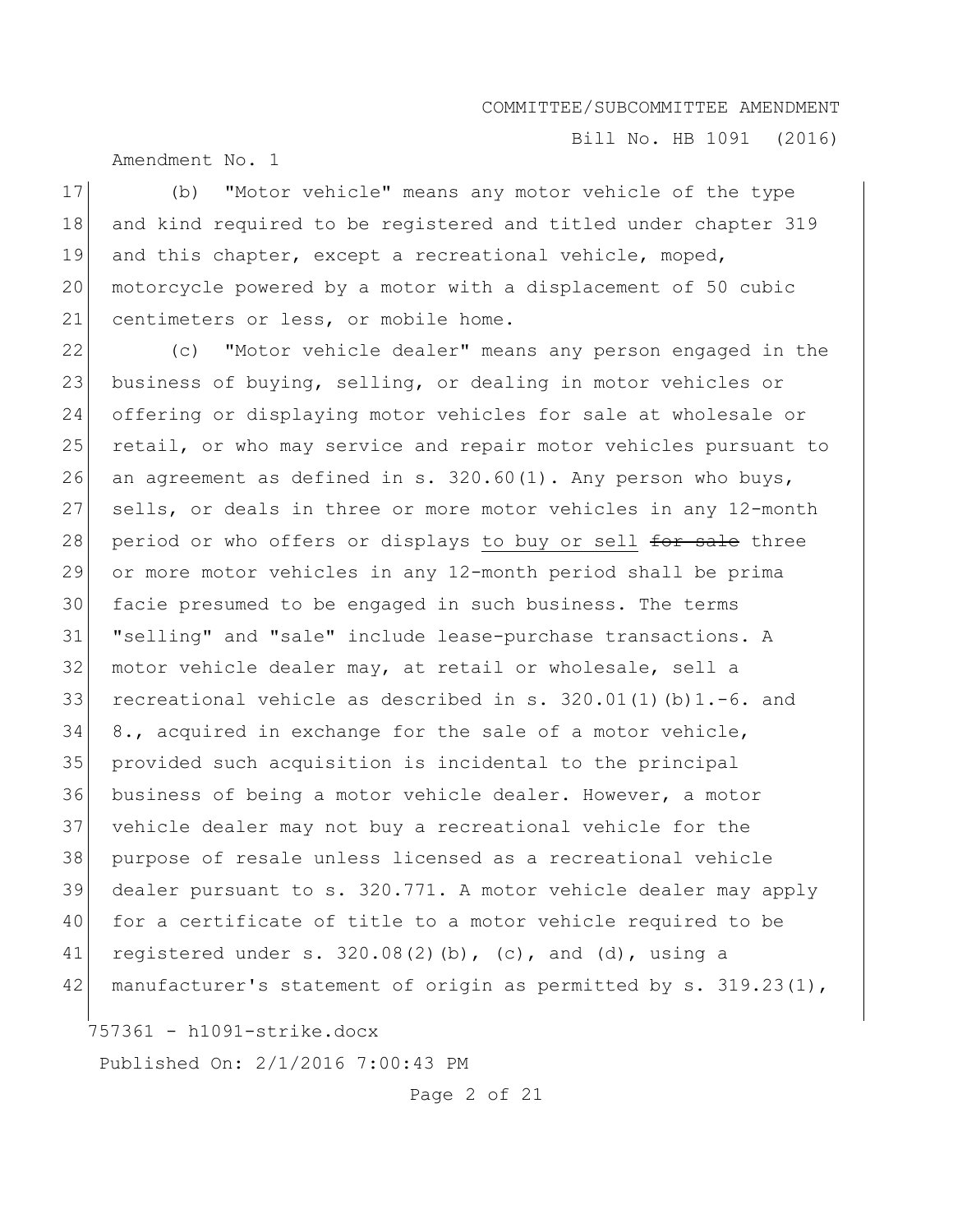Bill No. HB 1091 (2016)

Amendment No. 1

 only if such dealer is authorized by a franchised agreement as defined in s. 320.60(1), to buy, sell, or deal in such vehicle 45 and is authorized by such agreement to perform delivery and preparation obligations and warranty defect adjustments on the motor vehicle; provided this limitation shall not apply to 48 recreational vehicles, van conversions, or any other motor vehicle manufactured on a truck chassis. The transfer of a motor vehicle by a dealer not meeting these qualifications shall be titled as a used vehicle. The classifications of motor vehicle 52 dealers are defined as follows:

53 1. "Franchised motor vehicle dealer" means any person who 54 engages in the business of repairing, servicing, buying, 55 selling, or dealing in motor vehicles pursuant to an agreement 56 as defined in s. 320.60(1).

57 2. "Independent motor vehicle dealer" means any person 58 other than a franchised or wholesale motor vehicle dealer who 59 engages in the business of buying, selling, or dealing in motor 60 vehicles, and who may service and repair motor vehicles.

61 3. "Wholesale motor vehicle dealer" means any person who 62 engages exclusively in the business of buying, selling, or 63 dealing in motor vehicles at wholesale or with motor vehicle 64 auctions. Such person shall be licensed to do business in this 65 state, shall not sell or auction a vehicle to any person who is 66 not a licensed dealer, and shall not have the privilege of the 67 use of dealer license plates. Any person who buys, sells, or 68 deals in motor vehicles at wholesale or with motor vehicle

757361 - h1091-strike.docx

Published On: 2/1/2016 7:00:43 PM

Page 3 of 21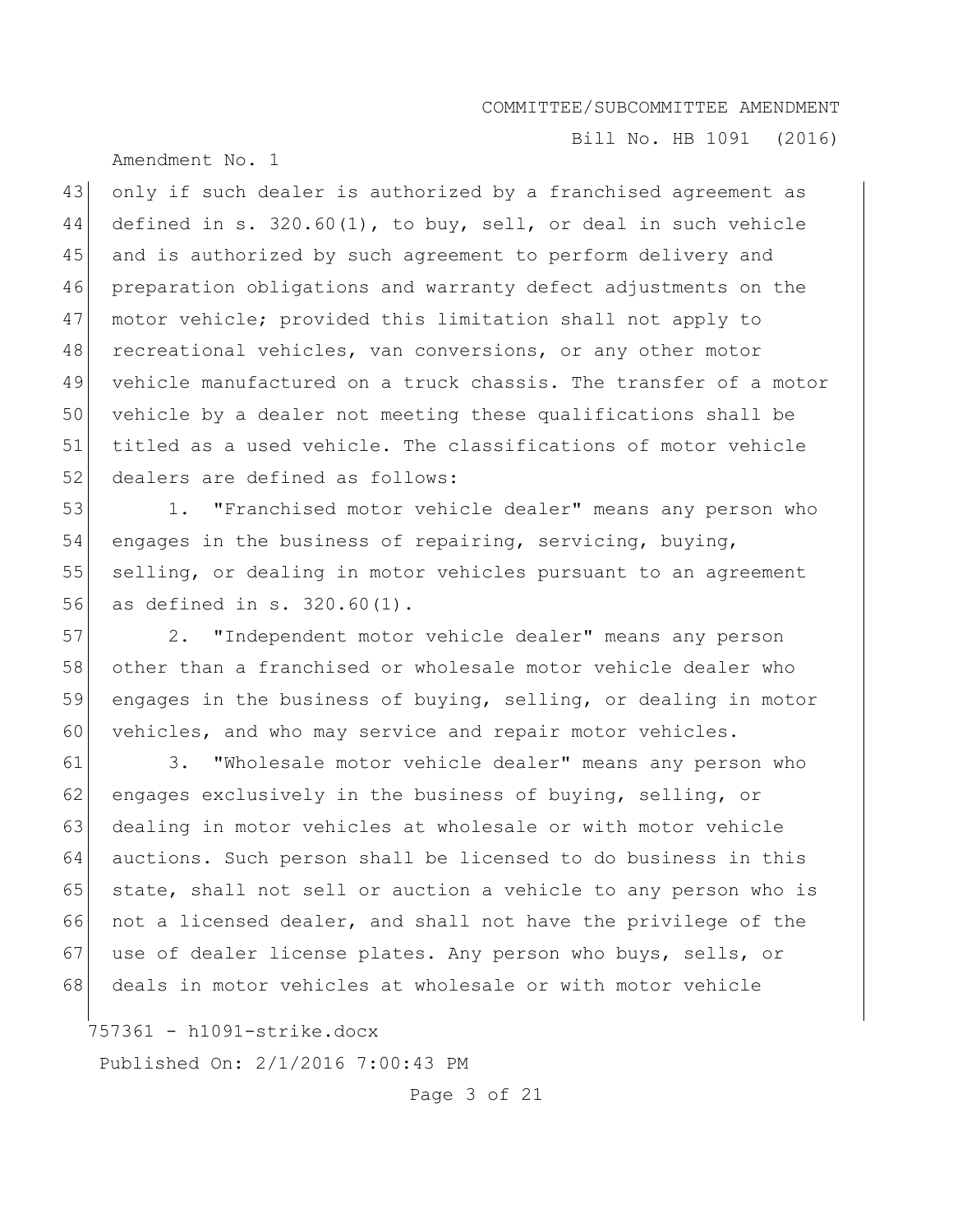Amendment No. 1

Bill No. HB 1091 (2016)

69 auctions on behalf of a licensed motor vehicle dealer and as a 70 bona fide employee of such licensed motor vehicle dealer is not 71 required to be licensed as a wholesale motor vehicle dealer. In 72 such cases it shall be prima facie presumed that a bona fide 73 employer-employee relationship exists. A wholesale motor vehicle 74 dealer shall be exempt from the display provisions of this 75 section but shall maintain an office wherein records are kept in 76 order that those records may be inspected.

77 4. "Motor vehicle auction" means any person offering motor 78 vehicles or recreational vehicles for sale to the highest bidder 79 where buyers are licensed motor vehicle dealers. Such person 80 shall not sell a vehicle to anyone other than a licensed motor 81 vehicle dealer.

82 5. "Salvage motor vehicle dealer" means any person who 83 engages in the business of acquiring salvaged or wrecked motor 84 vehicles for the purpose of reselling them and their parts. 85

86 The term "motor vehicle dealer" does not include persons not 87 engaged in the purchase or sale of motor vehicles as a business 88 who are disposing of vehicles acquired for their own use or for 89 use in their business or acquired by foreclosure or by operation 90 of law, provided such vehicles are acquired and sold in good 91 faith and not for the purpose of avoiding the provisions of this 92 law; persons who buy or sell vehicles titled in their own names; 93 persons engaged in the business of manufacturing, selling, or 94 offering or displaying for sale at wholesale or retail no more

757361 - h1091-strike.docx

Published On: 2/1/2016 7:00:43 PM

Page 4 of 21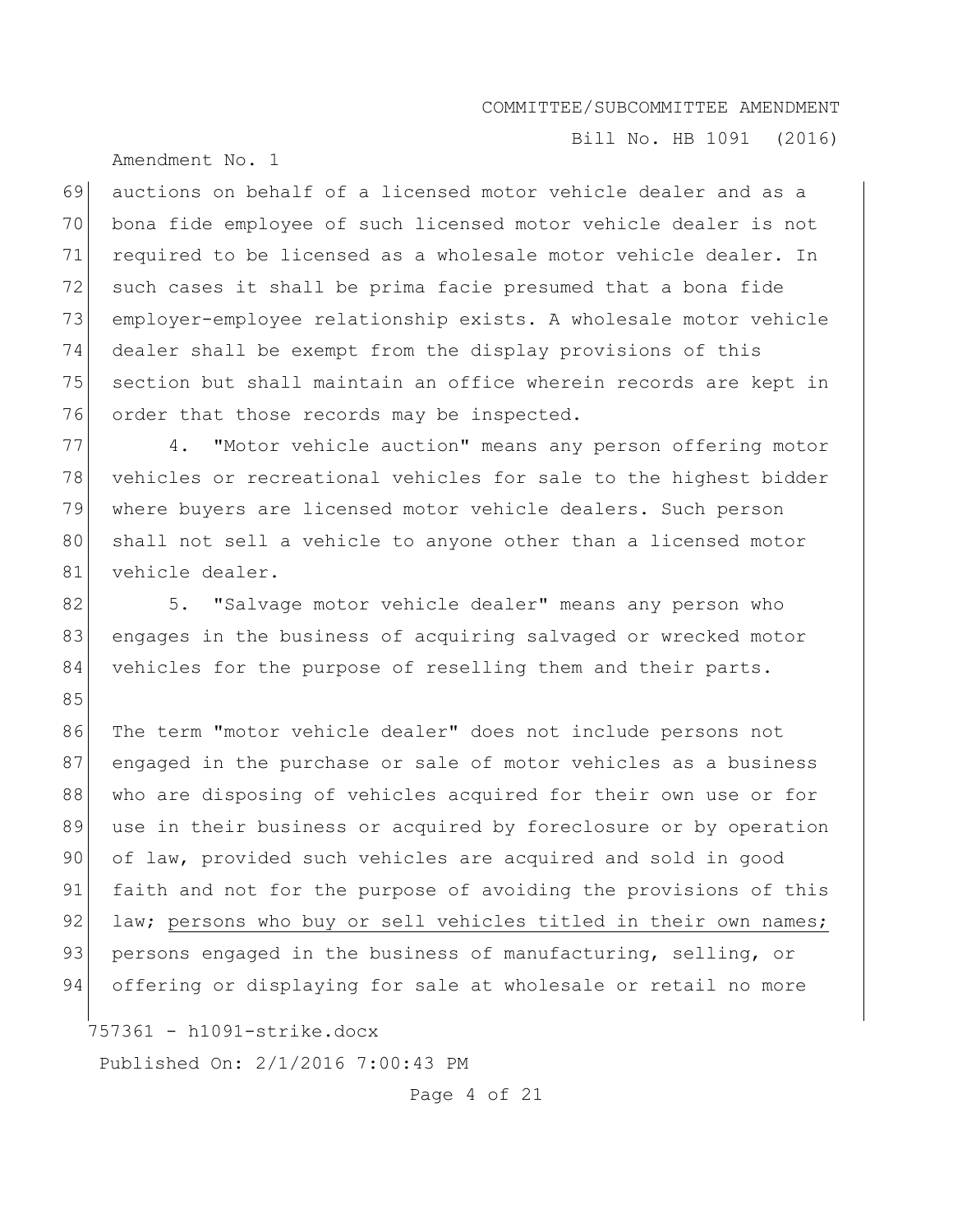Amendment No. 1

Bill No. HB 1091 (2016)

95 than 25 trailers in a 12-month period; public officers while 96 performing their official duties; receivers; trustees, 97 administrators, executors, guardians, or other persons appointed 98 by, or acting under the judgment or order of, any court; banks, 99 finance companies, or other loan agencies that acquire motor 100 vehicles as an incident to their regular business; motor vehicle 101 brokers; and motor vehicle rental and leasing companies that 102 sell motor vehicles to motor vehicle dealers licensed under this 103 section, and nonprofit organizations recognized under s. 104 501(c)(3) of the Internal Revenue Code. Vehicles owned under 105 circumstances described in this paragraph may be disposed of at 106 retail, wholesale, or auction, unless otherwise restricted. A 107 manufacturer of fire trucks, ambulances, or school buses may 108 sell such vehicles directly to governmental agencies or to 109 persons who contract to perform or provide firefighting, 110 ambulance, or school transportation services exclusively to 111 governmental agencies without processing such sales through 112 dealers if such fire trucks, ambulances, school buses, or 113 similar vehicles are not presently available through motor 114 vehicle dealers licensed by the department.

 (d) "Motor vehicle broker" means any person engaged in the business of offering to procure or procuring motor vehicles for the general public, or who holds himself or herself out through 118 solicitation, advertisement, or otherwise as one who offers to procure or procures motor vehicles for the general public, and

757361 - h1091-strike.docx Published On: 2/1/2016 7:00:43 PM

Page 5 of 21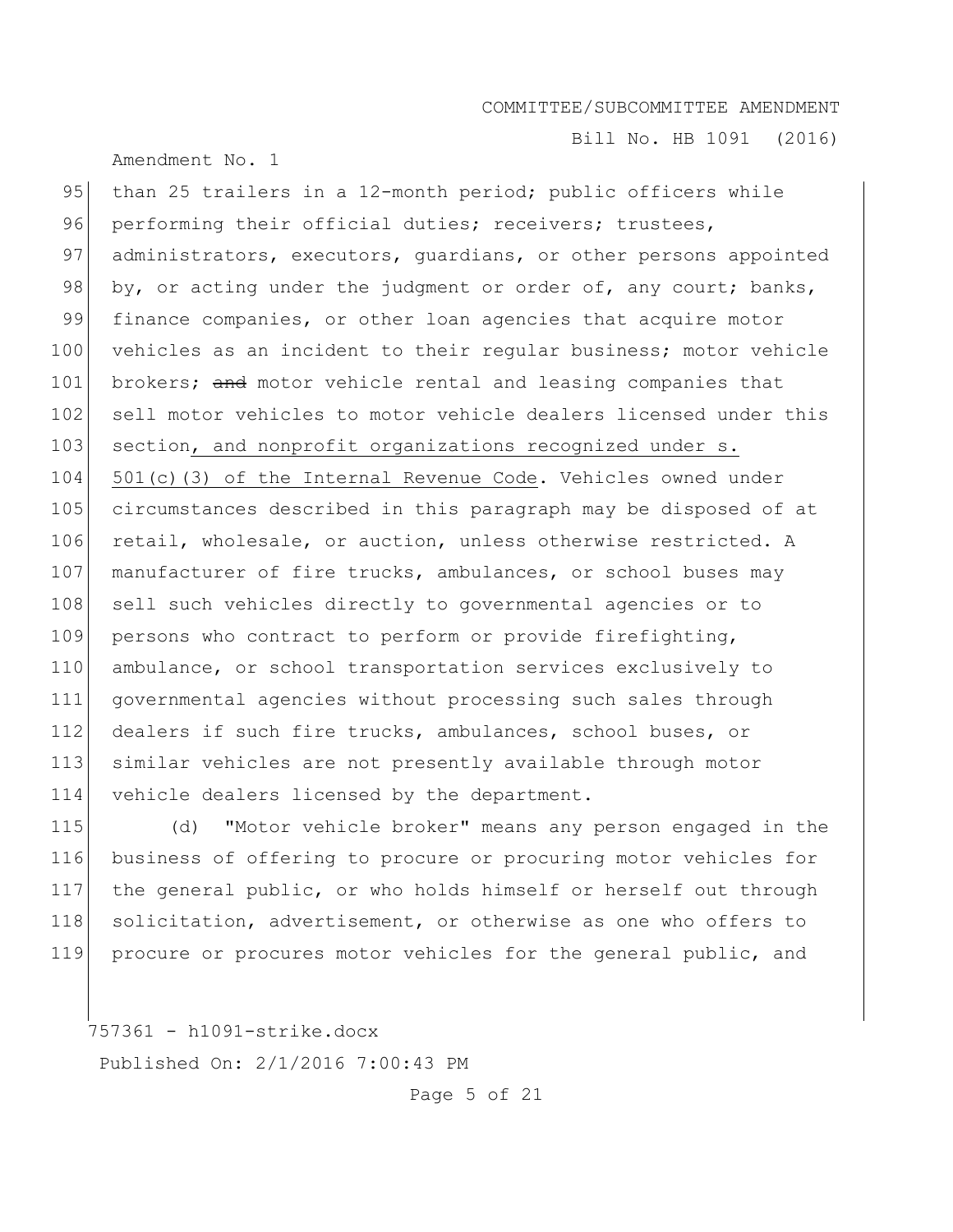Bill No. HB 1091 (2016)

Amendment No. 1

120 who does not store, display, or take ownership of any vehicles 121 for the purpose of selling such vehicles.

122 (e) "Person" means any natural person, firm, partnership, 123 association, or corporation.

124 (f) "Bona fide employee" means a person who is employed by 125 a licensed motor vehicle dealer and receives annually an 126 Internal Revenue Service Form W-2, or an independent contractor 127 who has a written contract with a licensed motor vehicle dealer 128 and receives annually an Internal Revenue Service Form 1099, for 129 the purpose of acting in the capacity of or conducting motor 130 vehicle sales transactions as a motor vehicle dealer.

131 (g) "Advertise" means the act of offering to buy, sell, or 132 deal in motor vehicles, or to offer or display motor vehicles 133 for sale at wholesale or retail, or to service and repair motor 134 vehicles pursuant to an agreement as defined in s. 320.60(1), by 135 use of a paid or unpaid announcement, in any form, to the 136 public, including print, televised, radio, or online 137 advertisements, or by using permanent or temporary signs.

138 (2) LICENSE REQUIRED.—No person shall engage in business 139 as, serve in the capacity of, advertise to provide services as, 140 or act as a motor vehicle dealer in this state without first 141 obtaining a license therefor in the appropriate classification 142 as provided in this section. With the exception of transactions 143 with motor vehicle auctions, no person other than a licensed 144 motor vehicle dealer may advertise for sale any motor vehicle 145 belonging to another party unless as a direct result of a bona

757361 - h1091-strike.docx

Published On: 2/1/2016 7:00:43 PM

Page 6 of 21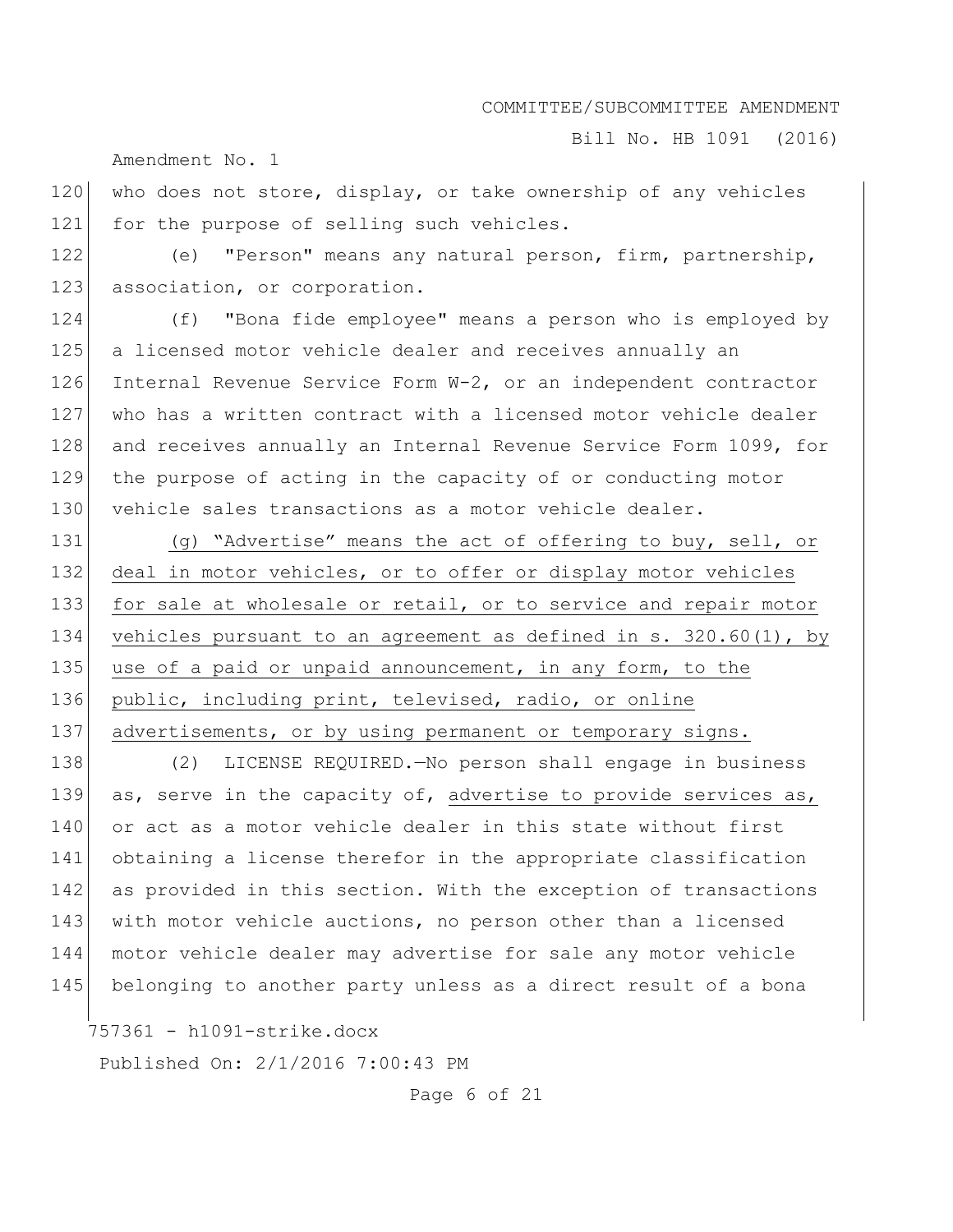Amendment No. 1

Bill No. HB 1091 (2016)

146 fide legal proceeding, court order, settlement of an estate, or 147 by operation of law. However, owners of motor vehicles titled in 148 their names may advertise and offer vehicles for sale on their 149 own behalf and are exempt from the requirements of this section. 150 It shall be unlawful for a licensed motor vehicle dealer to 151 allow any person other than a bona fide employee to use the 152 motor vehicle dealer license for the purpose of acting in the 153 capacity of or conducting motor vehicle sales transactions as a 154 motor vehicle dealer. Any person selling or offering a motor 155 vehicle for sale in violation of the licensing requirements of 156 this subsection, or who misrepresents to any person its 157 relationship with any manufacturer, importer, or distributor, in 158 addition to the penalties provided herein, shall be deemed 159 guilty of an unfair and deceptive trade practice as defined in 160 part II of chapter 501 and shall be subject to the provisions of 161 subsections (8) and (9). 162 (8) ADVERTISING.- If a licensee chooses to advertise, the

163 licensee shall provide clear text including his or her company 164 name as filed with the Department of State pursuant to ch. 607, 165 F.S., physical address and phone number as provided to the 166 department, and motor vehicle dealer license number on the 167 advertisement. These requirements do not apply to signage 168 physically attached to the outside of a dealership or located on 169 dealership property or on an easement directly adjacent to

- 170 dealership property.
- 

171  $(9)$   $(8)$  PENALTY.

757361 - h1091-strike.docx

Published On: 2/1/2016 7:00:43 PM

Page 7 of 21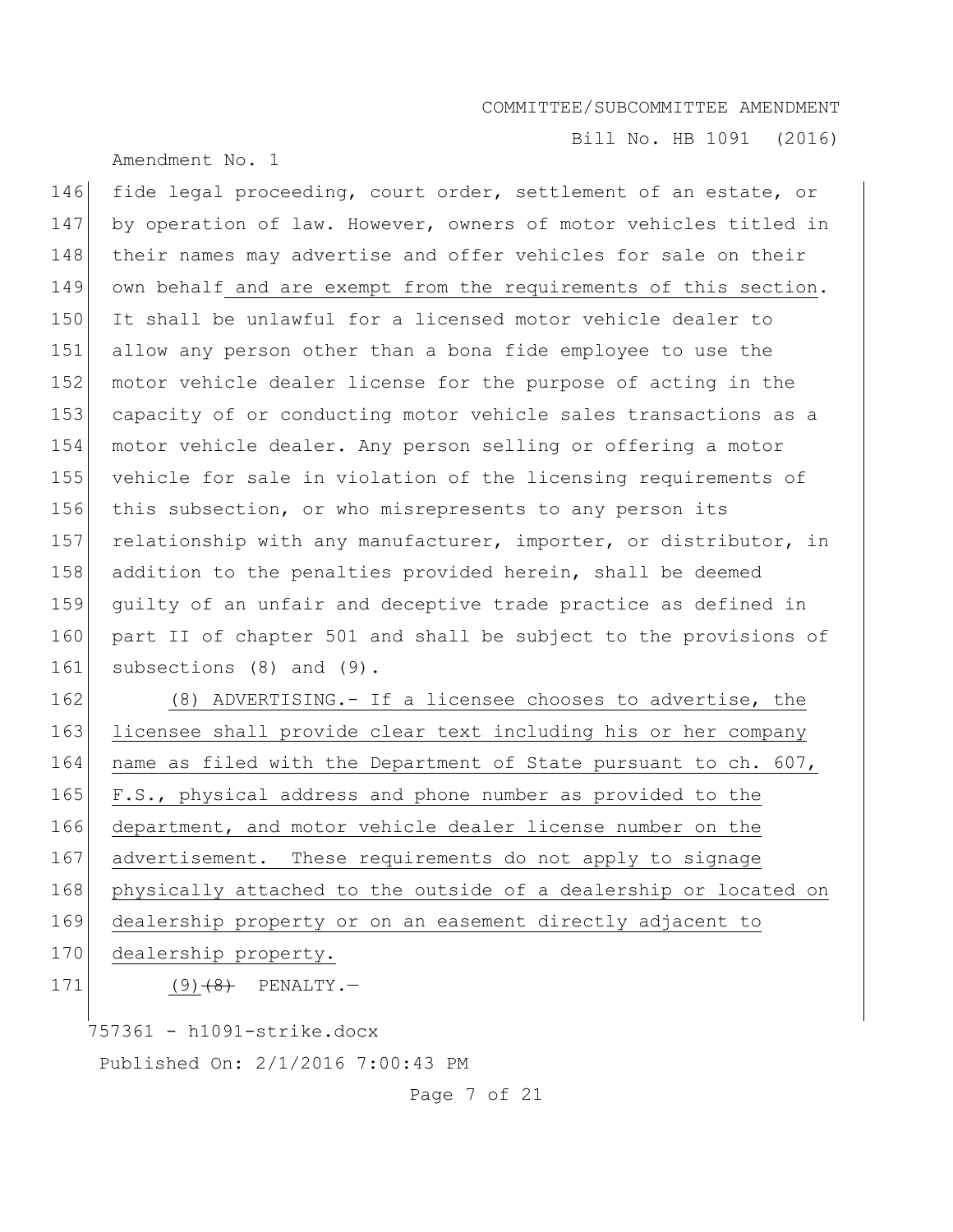Bill No. HB 1091 (2016)

Amendment No. 1

172 (a) Any person found quilty of violating any of the 173 provisions of this section is guilty of a misdemeanor of the 174 second degree, punishable as provided in s. 775.082 or s. 175 775.083.

176  $(b)$ 1. An individual shall not utilize a wrecker, tow truck, 177 trailer, dolly, or other vehicle to transport motor vehicles 178 purchased, sold, or dealt with in violation of this section, or 179 to offer or display motor vehicles for sale at wholesale or 180 retail, without being licensed as or employed by a licensed 181 motor vehicle dealer. A law enforcement officer from any local 182 governmental agency or state law enforcement agency may cause to 183 be immediately removed and impounded, at the owner's expense, a 184 wrecker, tow truck, trailer, dolly, or other vehicle utilized in 185 violation of this section. The impounded wrecker, tow truck, 186 trailer, dolly, or other vehicle must be stored at an authorized 187 law enforcement impound facility and may not be released from 188 such facility before a release form is completed by the 189 authority that ordered the removal and impoundment which 190 verifies that the cost recovery fine, as provided for in s. 191  $323.002(3)(b)$ , has been paid to the authority. Except as 192 provided in subparagraph 2., the vehicle must remain impounded 193 until the fine is paid or until the vehicle is sold at public 194 sale pursuant to s. 713.78(6). 195 2. The owner of a vehicle impounded under this section may 196 request a hearing with the local jurisdiction within 10 business 197 days after the impoundment. If, at the hearing, the owner shows

757361 - h1091-strike.docx

Published On: 2/1/2016 7:00:43 PM

Page 8 of 21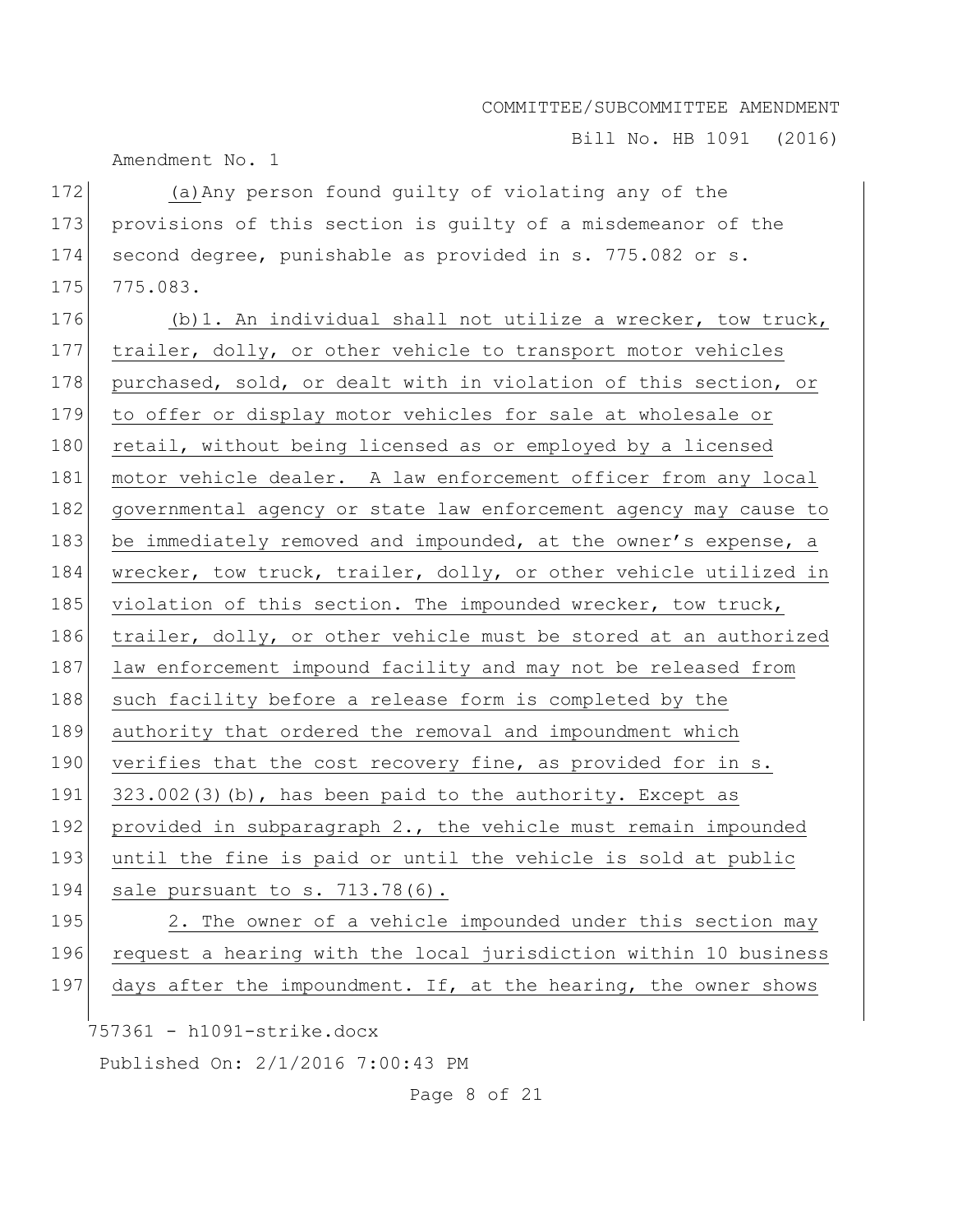Bill No. HB 1091 (2016)

Amendment No. 1

# 198 that he or she had no knowledge that the vehicle was being used 199 in violation of this section, the vehicle shall be released to 200 the owner.

201 (9) DENIAL, SUSPENSION, OR REVOCATION.—

202 (a) The department may deny, suspend, or revoke any 203 license issued hereunder or under the provisions of s. 320.77 or 204 s. 320.771 upon proof that an applicant or a licensee has:

205 1. Committed fraud or willful misrepresentation in 206 application for or in obtaining a license.

207 2. Been convicted of a felony.

208 3. Failed to honor a bank draft or check given to a motor 209 vehicle dealer for the purchase of a motor vehicle by another 210 motor vehicle dealer within 10 days after notification that the 211 bank draft or check has been dishonored. If the transaction is 212 disputed, the maker of the bank draft or check shall post a bond 213 in accordance with the provisions of s. 559.917, and no 214 proceeding for revocation or suspension shall be commenced until 215 the dispute is resolved.

 4.a. Failed to provide payment within 10 business days to the department for a check payable to the department that was dishonored due to insufficient funds in the amount due plus any statutorily authorized fee for uttering a worthless check. The 220 department shall notify an applicant or licensee when the applicant or licensee makes payment to the department by a check that is subsequently dishonored by the bank due to insufficient funds. The applicant or licensee shall, within 10 business days

757361 - h1091-strike.docx

Published On: 2/1/2016 7:00:43 PM

Page 9 of 21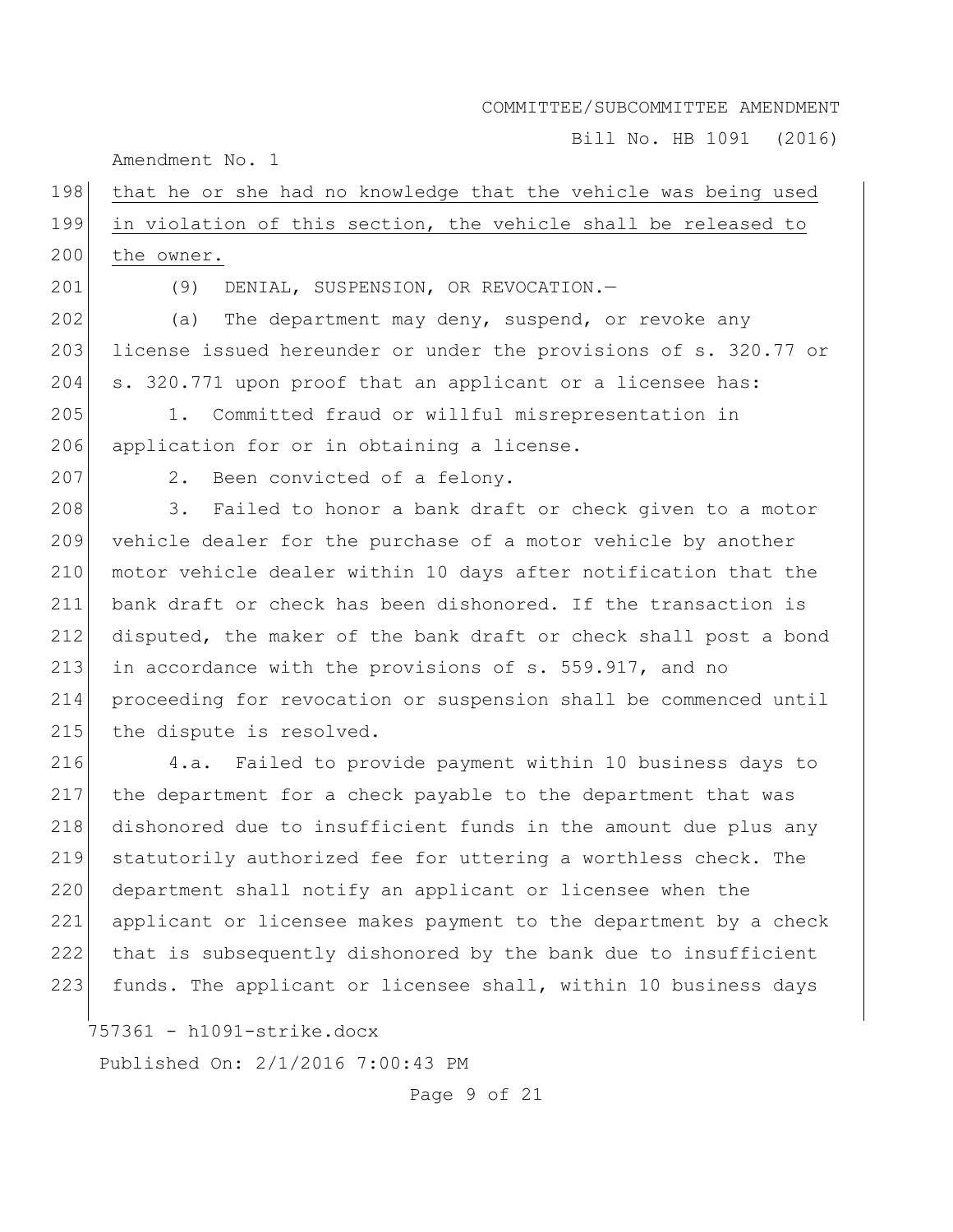Bill No. HB 1091 (2016)

Amendment No. 1

224 after receiving the notice, provide payment to the department in 225 the form of cash in the amount due plus any statutorily 226 authorized fee. If the applicant or licensee fails to make such 227 payment within 10 business days, the department may deny, 228 | suspend, or revoke the applicant's or licensee's motor vehicle 229 dealer license.

230 b. Stopped payment on a check payable to the department, 231 issued a check payable to the department from an account that 232 has been closed, or charged back a credit card transaction to 233 the department. If an applicant or licensee commits any such 234 act, the department may deny, suspend, or revoke the applicant's 235 or licensee's motor vehicle dealer license.

236 (b) The department may deny, suspend, or revoke any 237 license issued hereunder or under the provisions of s. 320.77 or 238 s. 320.771 upon proof that a licensee has committed, with 239 sufficient frequency so as to establish a pattern of wrongdoing 240 on the part of a licensee, violations of one or more of the 241 following activities:

242 1. Representation that a demonstrator is a new motor 243 vehicle, or the attempt to sell or the sale of a demonstrator as 244 a new motor vehicle without written notice to the purchaser that 245 the vehicle is a demonstrator. For the purposes of this section, 246 a "demonstrator," a "new motor vehicle," and a "used motor 247 vehicle" shall be defined as under  $s. 320.60$ .

248 2. Unjustifiable refusal to comply with a licensee's 249 responsibility under the terms of the new motor vehicle warranty

757361 - h1091-strike.docx

Published On: 2/1/2016 7:00:43 PM

Page 10 of 21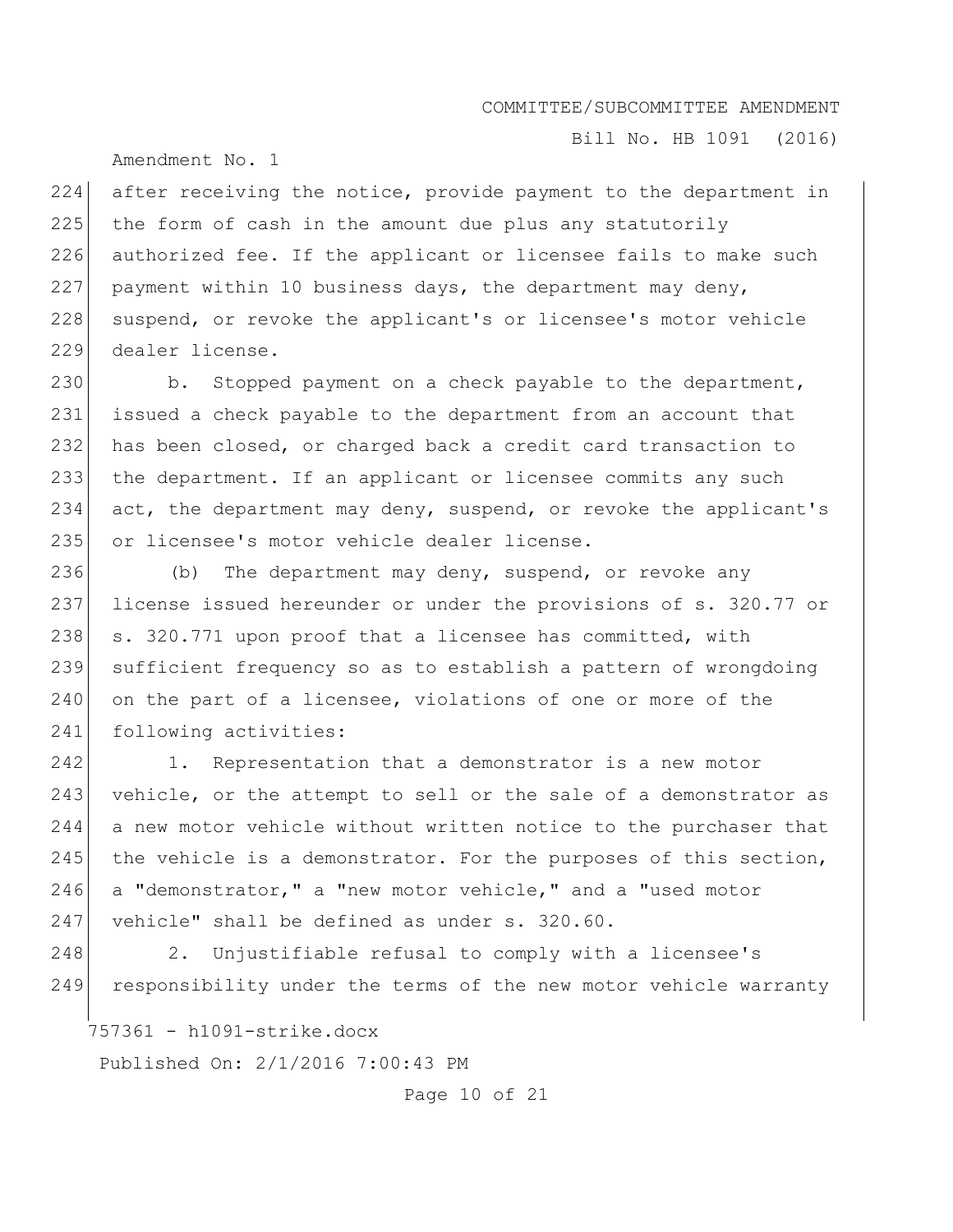Bill No. HB 1091 (2016)

Amendment No. 1

250 issued by its respective manufacturer, distributor, or importer. 251 However, if such refusal is at the direction of the 252 manufacturer, distributor, or importer, such refusal shall not 253 be a ground under this section.

254 3. Misrepresentation or false, deceptive, or misleading 255 statements with regard to the sale or financing of motor 256 vehicles which any motor vehicle dealer has, or causes to have, 257 advertised, printed, displayed, published, distributed, 258 broadcast, televised, or made in any manner with regard to the 259 sale or financing of motor vehicles.

260 4. Failure by any motor vehicle dealer to provide a 261 customer or purchaser with an odometer disclosure statement and 262 a copy of any bona fide written, executed sales contract or 263 agreement of purchase connected with the purchase of the motor 264 vehicle purchased by the customer or purchaser.

265 5. Failure of any motor vehicle dealer to comply with the 266 terms of any bona fide written, executed agreement, pursuant to 267 the sale of a motor vehicle.

268 6. Failure to apply for transfer of a title as prescribed 269 in s. 319.23(6).

270 7. Use of the dealer license identification number by any 271 person other than the licensed dealer or his or her designee.

272 8. Failure to continually meet the requirements of the 273 licensure law.

274 9. Representation to a customer or any advertisement to  $275$  the public representing or suggesting that a motor vehicle is a

757361 - h1091-strike.docx

Published On: 2/1/2016 7:00:43 PM

Page 11 of 21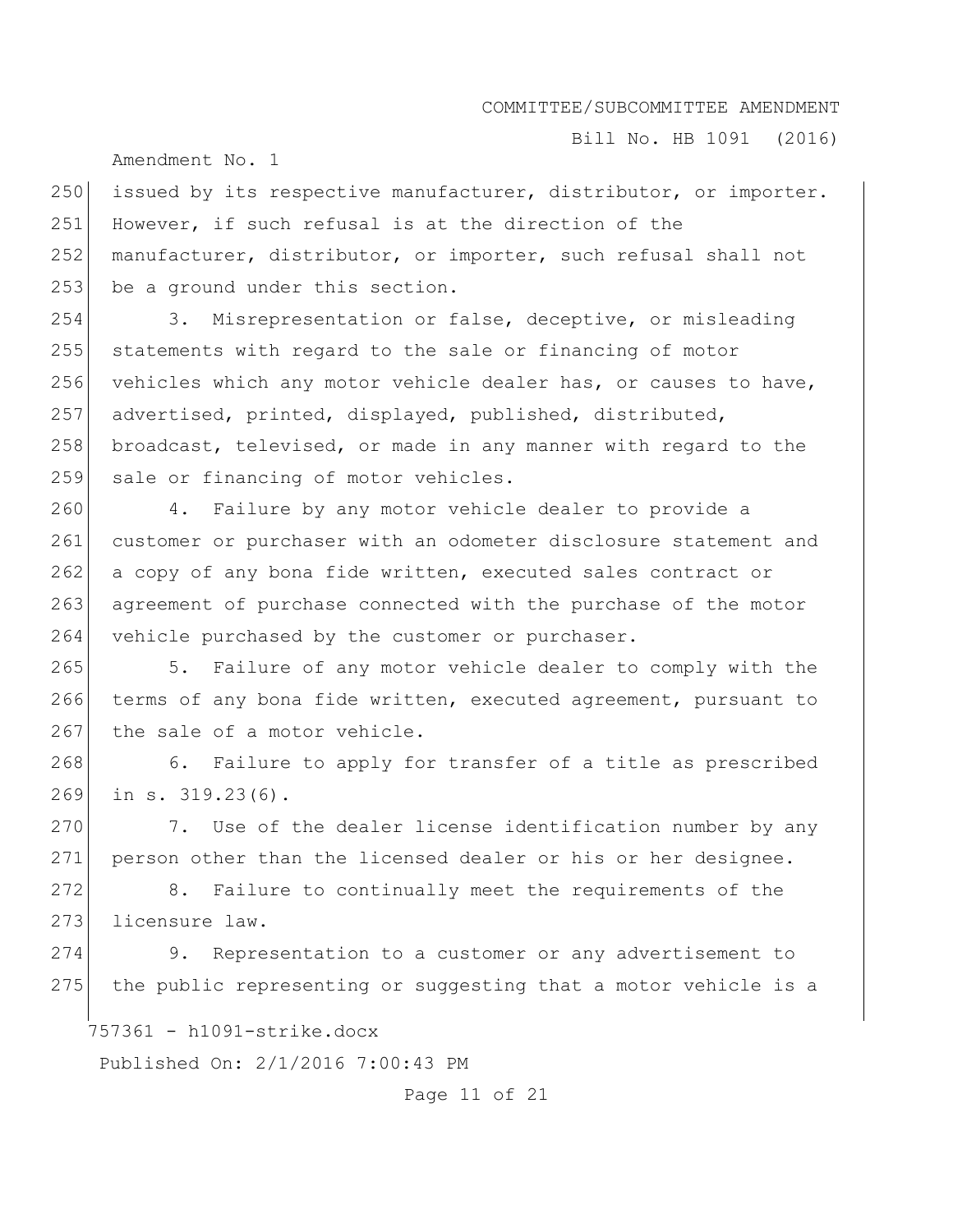Bill No. HB 1091 (2016)

Amendment No. 1

276 new motor vehicle if such vehicle lawfully cannot be titled in 277 the name of the customer or other member of the public by the 278 seller using a manufacturer's statement of origin as permitted 279 in s. 319.23(1).

280 10. Requirement by any motor vehicle dealer that a 281 customer or purchaser accept equipment on his or her motor 282 vehicle which was not ordered by the customer or purchaser.

283 11. Requirement by any motor vehicle dealer that any 284 customer or purchaser finance a motor vehicle with a specific 285 financial institution or company.

286 12. Requirement by any motor vehicle dealer that the 287 purchaser of a motor vehicle contract with the dealer for 288 physical damage insurance.

289 13. Perpetration of a fraud upon any person as a result of 290 dealing in motor vehicles, including, without limitation, the 291 misrepresentation to any person by the licensee of the 292 licensee's relationship to any manufacturer, importer, or 293 distributor.

294 14. Violation of any of the provisions of s. 319.35 by any 295 motor vehicle dealer.

296 15. Sale by a motor vehicle dealer of a vehicle offered in 297  $\vert$  trade by a customer prior to consummation of the sale, exchange, 298 or transfer of a newly acquired vehicle to the customer, unless 299 the customer provides written authorization for the sale of the 300 trade-in vehicle prior to delivery of the newly acquired 301 vehicle.

757361 - h1091-strike.docx Published On: 2/1/2016 7:00:43 PM

Page 12 of 21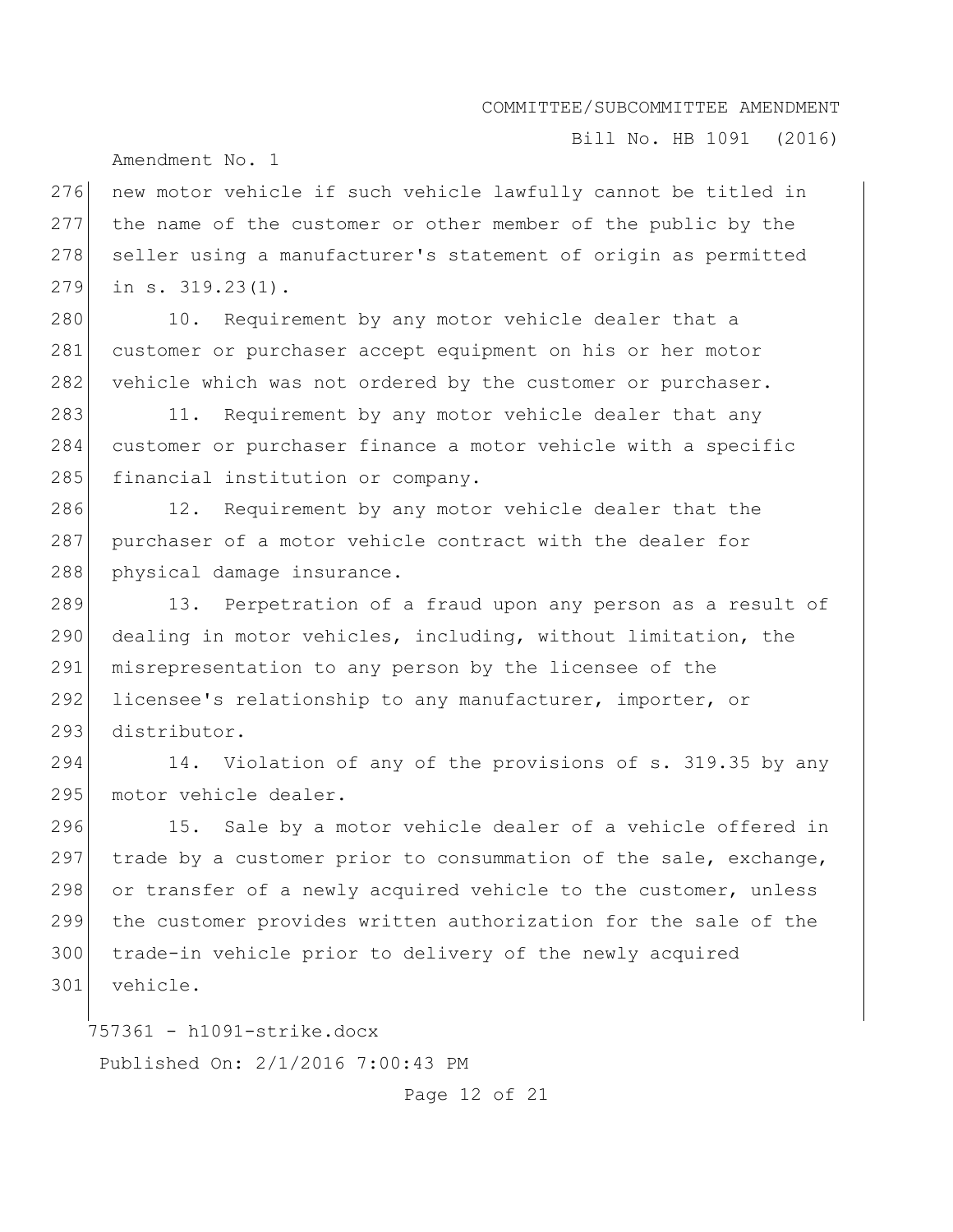Bill No. HB 1091 (2016)

Amendment No. 1

757361 - h1091-strike.docx Published On: 2/1/2016 7:00:43 PM 302 16. Willful failure to comply with any administrative rule 303 adopted by the department or the provisions of  $s. 320.131(8)$ . 304 17. Violation of chapter 319, this chapter, or ss.  $305$  559.901-559.9221, which has to do with dealing in or repairing 306 motor vehicles or mobile homes. Additionally, in the case of 307 used motor vehicles, the willful violation of the federal law 308 and rule in 15 U.S.C. s. 2304, 16 C.F.R. part 455, pertaining to 309 the consumer sales window form. 310 18. Failure to maintain evidence of notification to the 311 owner or coowner of a vehicle regarding registration or titling  $312$  fees owed as required in s.  $320.02(16)$ . 313 19. Failure to register a mobile home salesperson with the 314 department as required by this section. 315 20. Failure to comply with advertising requirements as set 316 forth in subsection (8). 317 (c) When a motor vehicle dealer is convicted of a crime 318 which results in his or her being prohibited from continuing in 319 that capacity, the dealer may not continue in any capacity 320 within the industry. The offender shall have no financial 321 interest, management, sales, or other role in the operation of a 322 dealership. Further, the offender may not derive income from the 323 dealership beyond reasonable compensation for the sale of his or 324 her ownership interest in the business. 325 Section 2. Subsection (1) of 538.18, Florida Statutes, is 326 amended to read: 327 538.18 Definitions.—As used in this part, the term:

Page 13 of 21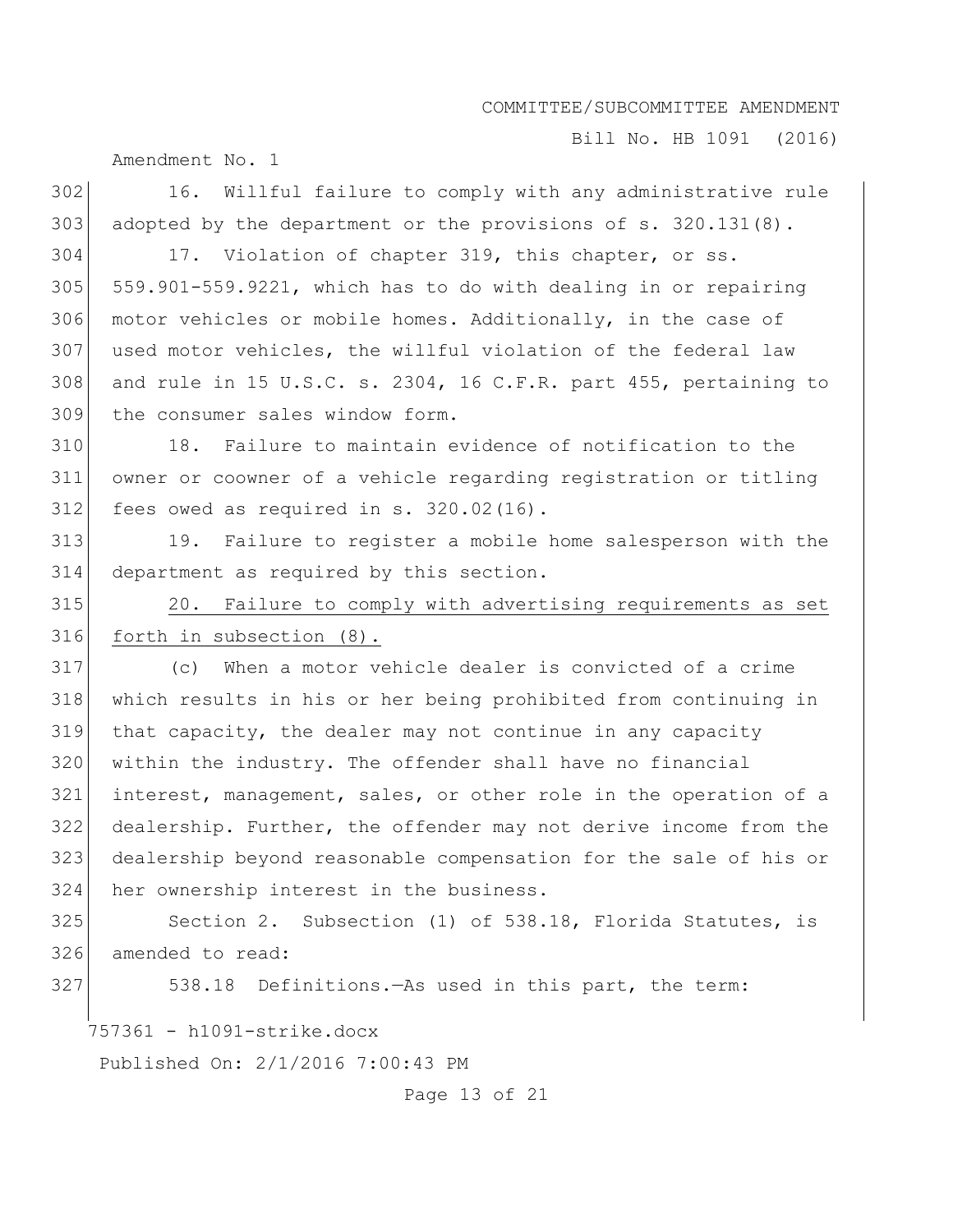Bill No. HB 1091 (2016)

Amendment No. 1

| 328 | (1) "Advertise" means the act of offering to perform the           |
|-----|--------------------------------------------------------------------|
| 329 | services as a secondary metals recycler by use of a paid or        |
|     | 330 unpaid announcement, in any form, to the public, including     |
|     | 331 print, televised, radio, or online advertisements, or by using |
|     | 332 permanent or temporary signs.                                  |

 Section 3. Section 538.25, Florida Statutes, is amended to read:

335 538.25 Reqistration.-

 (1) A person may not engage in business or advertise to provide services as a secondary metals recycler at any location without registering with the department. The department shall accept applications only from a fixed business address. The department may not accept an application that provides an address of a hotel room or motel room, a vehicle, or a post office box.

 (a) A fee equal to the federal and state costs for processing required fingerprints must be submitted to the department with each application for registration. One application is required for each secondary metals recycler. If a 347 secondary metals recycler is the owner of more than one 348 secondary metals recycling location, the application must list each location, and the department shall issue a duplicate 350 registration for each location. For purposes of subsections (3), (4), and (5), these duplicate registrations shall be deemed individual registrations. A secondary metals recycler shall pay a fee of \$6 per location at the time of registration and an

757361 - h1091-strike.docx

Published On: 2/1/2016 7:00:43 PM

Page 14 of 21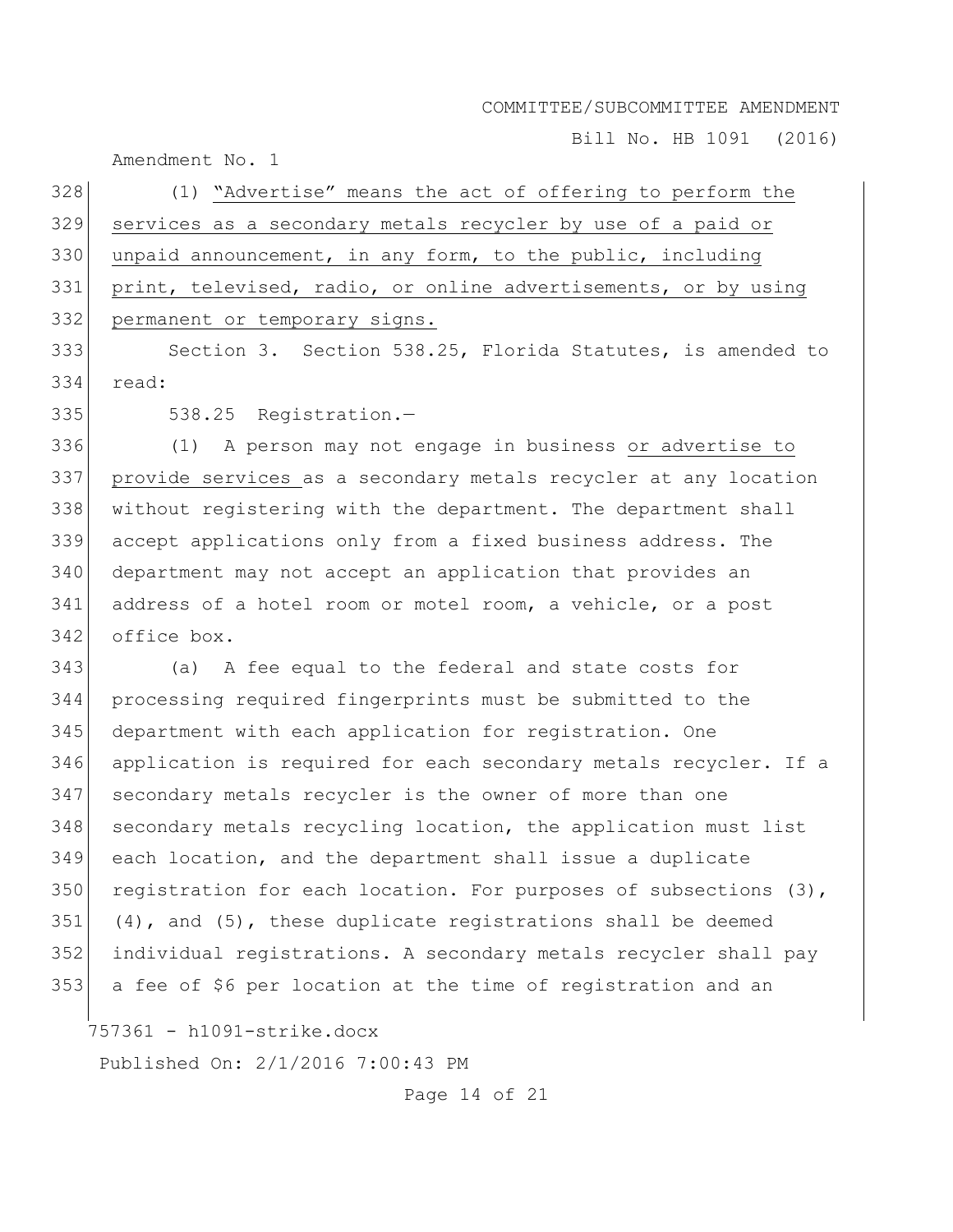Bill No. HB 1091 (2016)

Amendment No. 1

354 annual renewal fee of \$6 per location on October 1 of each year. 355 All fees collected, less costs of administration, shall be 356 transferred into the Operating Trust Fund.

 (b) The department shall forward the full set of 358 fingerprints to the Department of Law Enforcement for state and 359 federal processing, provided the federal service is available, to be processed for any criminal justice information as defined in s. 943.045. The cost of processing such fingerprints shall be 362 payable to the Department of Law Enforcement by the department. The department may issue a temporary registration to each location pending completion of the background check by state and federal law enforcement agencies but shall revoke such temporary 366 registration if the completed background check reveals a prohibited criminal background. The Department of Law Enforcement shall report its findings to the Department of Revenue within 30 days after the date the fingerprints are 370 submitted for criminal justice information.

 (c) An applicant for a secondary metals recycler registration must be a natural person who has reached the age of 373 18 years or a corporation organized or qualified to do business in the state.

375 1. If the applicant is a natural person, the registration 376 must include a complete set of her or his fingerprints, 377 certified by an authorized law enforcement officer, and a recent 378 fullface photographic identification card of herself or himself.

757361 - h1091-strike.docx Published On: 2/1/2016 7:00:43 PM

Page 15 of 21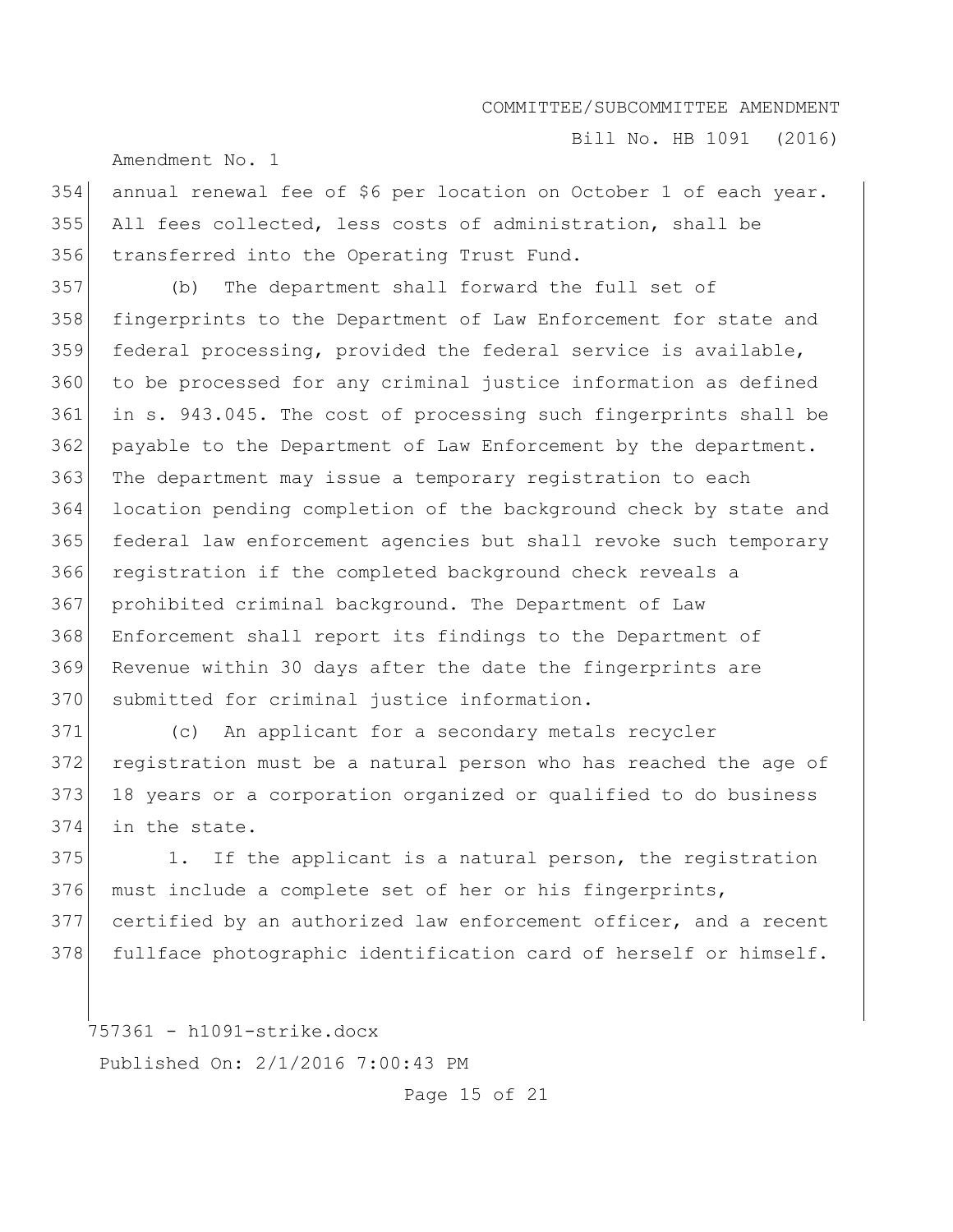Bill No. HB 1091 (2016)

Amendment No. 1

 $379$  2. If the applicant is a partnership, all the partners 380 must make application for registration.

381 3. If the applicant is a corporation, the registration 382 must include the name and address of such corporation's 383 registered agent for service of process in the state and a 384 certified copy of statement from the Secretary of State that the 385 corporation is duly organized in the state or, if the 386 corporation is organized in a state other than Florida, a 387 certified copy of the statement that the corporation is duly 388 qualified to do business in this state.

 (2) A secondary metals recycler's registration shall be conspicuously displayed at the place of business set forth on the registration. A secondary metals recycler shall not dispose of property at any location until any holding period has 393 expired.

394 (3) If a registrant chooses to advertise, the registrant 395 | shall provide clear text including his or her company name as 396 filed with the Department of State pursuant to ch. 607, F.S., 397 physical address and phone number as provided to the department, 398 and secondary metal recycler registration number on the 399 advertisement. These requirements do not apply to signage 400 physically attached to the outside of a recycler's facilities or 401 located on the registrant's property or on an easement directly 402 adjacent to the registrant's property.

403 (4)<del>(3)</del> The Department of Revenue may impose a civil fine 404 of up to \$10,000 for each knowing and intentional violation of

757361 - h1091-strike.docx

Published On: 2/1/2016 7:00:43 PM

Page 16 of 21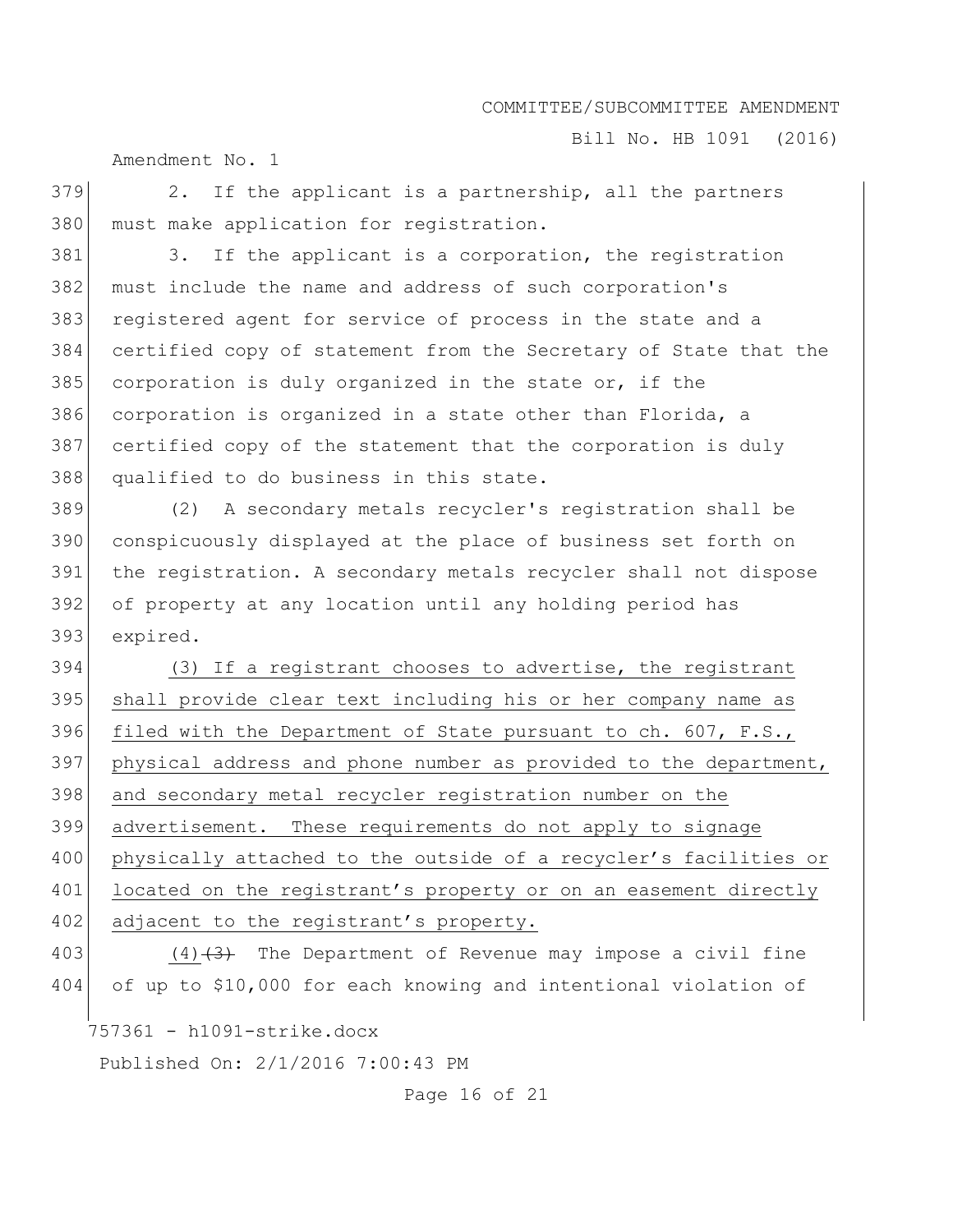Bill No. HB 1091 (2016)

Amendment No. 1

405 this section, which fine shall be transferred into the General 406 Revenue Fund. If the fine is not paid within 60 days, the 407 department may bring a civil action under s. 120.69 to recover 408 the fine.

409  $(5)$   $(4)$  In addition to the fine provided in subsection 410 (4)  $(3)$ , registration under this section may be denied or any 411 registration granted may be revoked, restricted, or suspended by 412 the department if, after October 2, 1989, and within a 24-month 413 period immediately preceding such denial, revocation, 414 restriction, or suspension:

415 (a) The applicant or registrant has been convicted of 416 knowingly and intentionally:

417 1. Violating s. 538.20 or s. 538.21;

418 2. Engaging in a pattern of failing to keep records as 419 required by s. 538.19;

420 3. Making a material false statement in the application 421 for registration; or

422 4. Engaging in a fraudulent act in connection with any 423 purchase or sale of regulated metals property;

424 (b) The applicant or registrant has been convicted of, or 425 entered a plea of quilty or nolo contendere to, a felony 426 committed by the secondary metals recycler against the laws of 427 the state or of the United States involving theft, larceny, 428 dealing in stolen property, receiving stolen property, burglary, 429 embezzlement, obtaining property by false pretenses, possession 430 of altered property, or any felony drug offense or of knowingly

757361 - h1091-strike.docx

Published On: 2/1/2016 7:00:43 PM

Page 17 of 21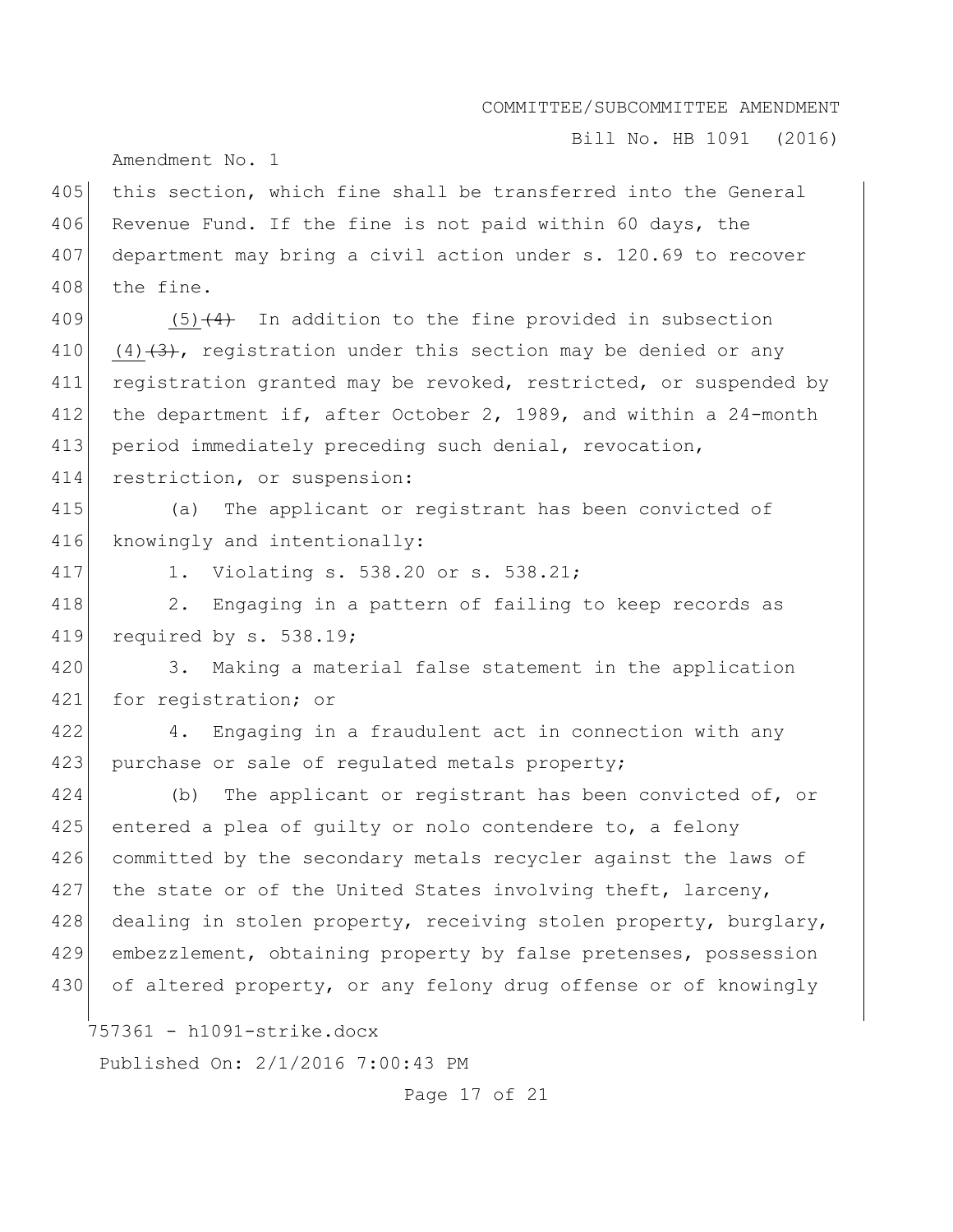Bill No. HB 1091 (2016)

Amendment No. 1

431 and intentionally violating the laws of the state relating to 432 registration as a secondary metals recycler; or

433 (c) The applicant has, after receipt of written notice 434 from the department of failure to pay sales tax, failed or 435 refused to pay, within 30 days after the secondary metals 436 recycler's receipt of such written notice, any sales tax owed to 437 the department.

438 The applicant has, with sufficient frequency so as to 439 establish a pattern of wrongdoing on the part of a registrant, 440 failed to comply with advertising requirements as set forth in 441 subsection (3).

442 (6)  $\left(5\right)$  A denial of an application, or a revocation, 443 restriction, or suspension of a registration, by the department 444 shall be probationary for a period of 12 months in the event 445 that the secondary metals recycler subject to such action has 446 not had any other application for registration denied, or any 447 registration revoked, restricted, or suspended, by the 448 department within the previous 24-month period.

449 (a) If, during the 12-month probationary period, the 450 department does not again deny an application or revoke, 451 restrict, or suspend the registration of the secondary metals 452 recycler, the action of the department shall be dismissed and 453 the record of the secondary metals recycler cleared thereof.

454 (b) If, during the 12-month probationary period, the 455 department, for reasons other than those existing prior to the 456 original denial or revocation, restriction, or suspension, again

757361 - h1091-strike.docx

Published On: 2/1/2016 7:00:43 PM

Page 18 of 21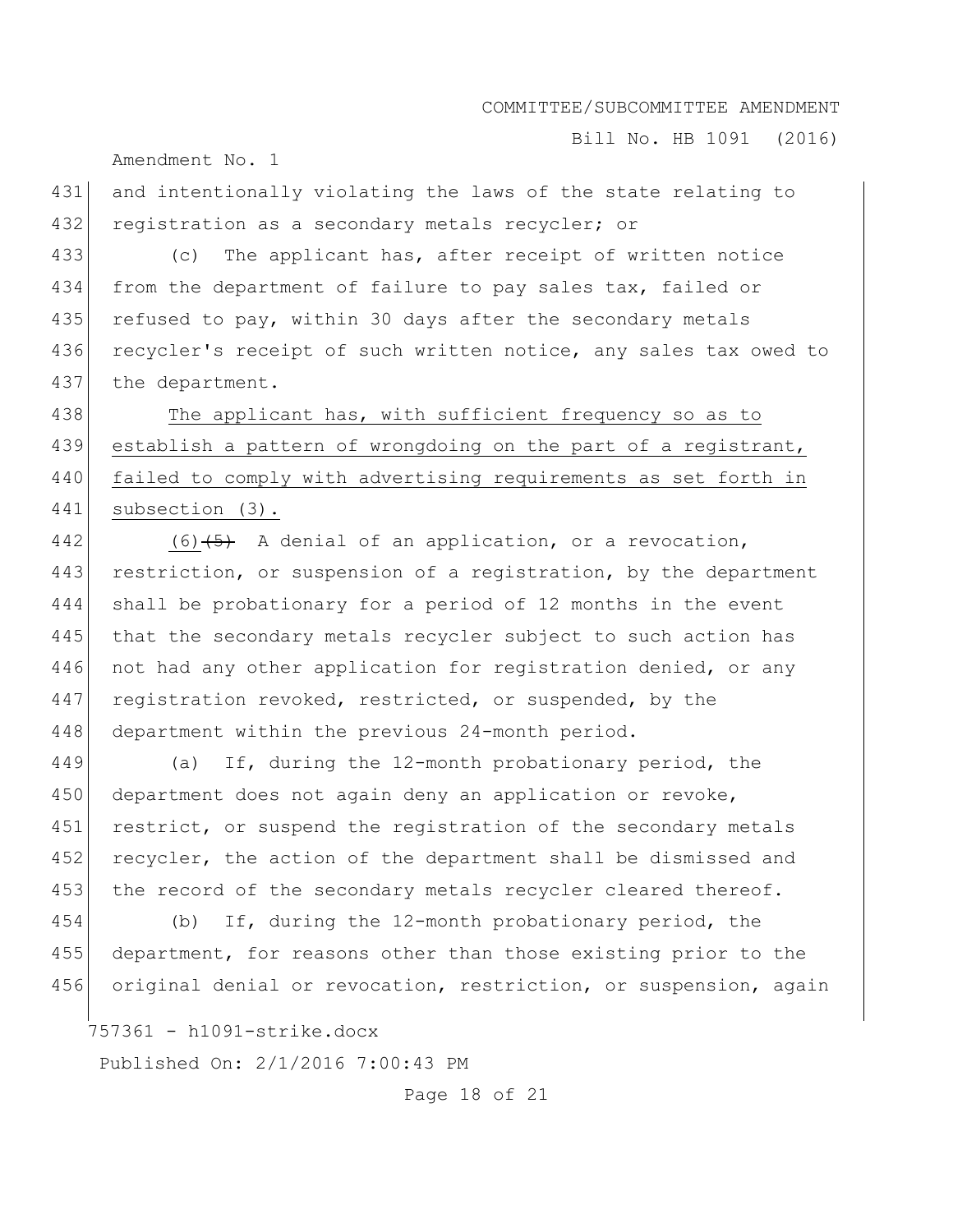Bill No. HB 1091 (2016)

Amendment No. 1

457 denies an application or revokes, restricts, or suspends the 458 registration of the secondary metals recycler, the probationary 459 nature of such original action shall terminate and both the 460 original action of the department and the action of the 461 department causing the termination of the probationary nature 462 thereof shall immediately be reinstated against the secondary 463 metals recycler.

464 (7)<del>(6)</del> Upon the request of a law enforcement official, the 465 Department of Revenue shall release to the official the name and 466 address of any secondary metals recycler registered to do 467 business within the official's jurisdiction.

468 (8) An individual shall not utilize a wrecker, tow truck, 469 trailer, dolly, or other vehicle to obtain or transport ferrous 470 or nonferrous metals purchased by the individual without being 471 registered as or employed by a registered secondary metal 472 recycler. A law enforcement officer from any local governmental 473 agency or state law enforcement agency may cause to be 474 immediately removed and impounded, at the owner's expense, a 475 wrecker, tow truck, trailer, dolly, or other vehicle utilized in 476 violation of this section.

477 (a) The impounded wrecker, tow truck, trailer, dolly, or 478 other vehicle must be stored at an authorized law enforcement 479 impound facility and may not be released from such facility 480 before a release form is completed by the authority that ordered 481 the removal and impoundment which verifies that the cost 482 recovery fine, as provided for in s.  $323.002(3)(b)$ , has been

757361 - h1091-strike.docx

Published On: 2/1/2016 7:00:43 PM

Page 19 of 21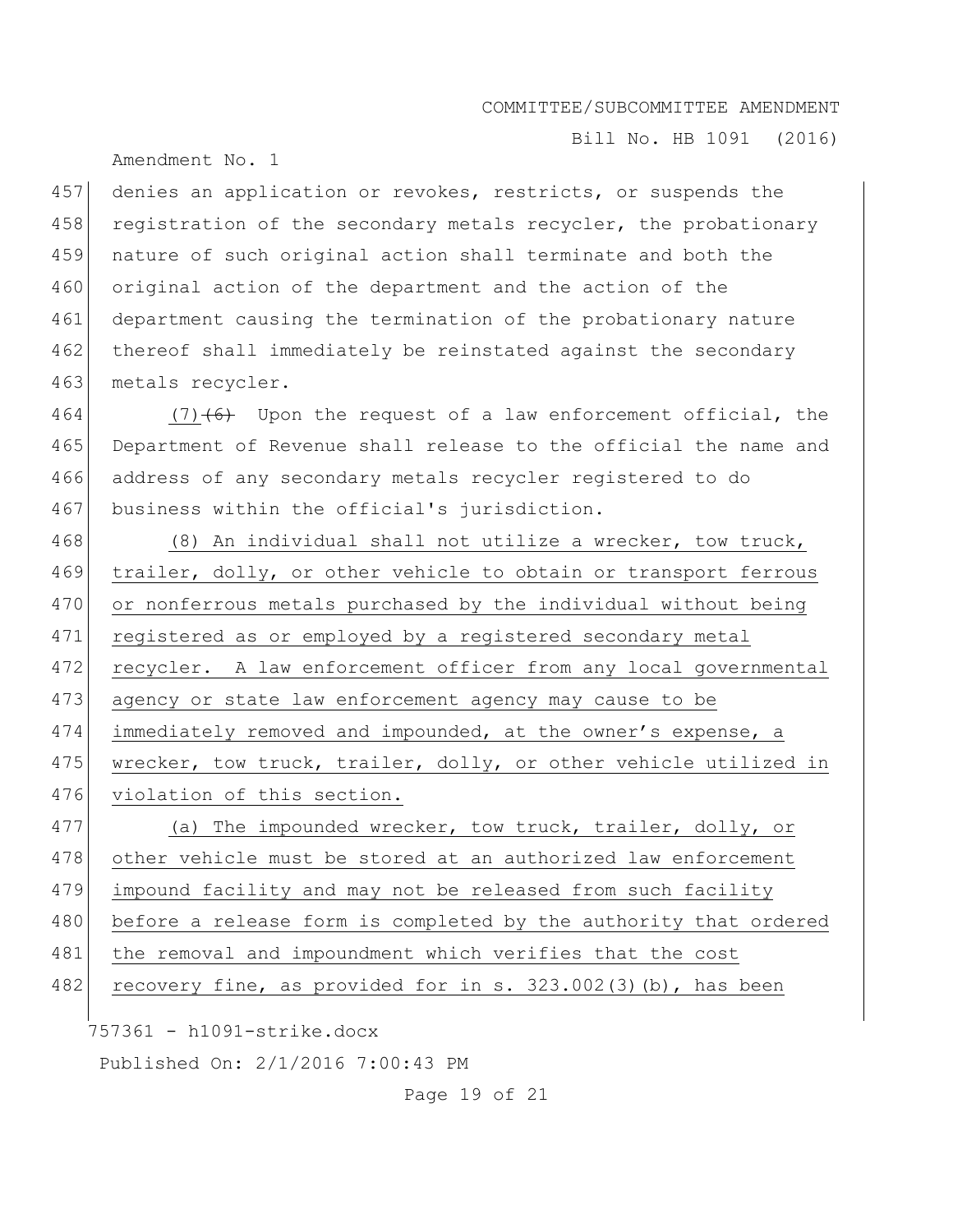Bill No. HB 1091 (2016)

Amendment No. 1 757361 - h1091-strike.docx Published On: 2/1/2016 7:00:43 PM 483 paid to the authority. Except as provided in subparagraph 2., 484 the vehicle must remain impounded until the fine is paid or 485 until the vehicle is sold at public sale pursuant to s. 486 713.78(6). 487 (b) The owner of a vehicle impounded under this section may 488 request a hearing with the local jurisdiction within 10 business 489 days after the impoundment. If, at the hearing, the owner shows 490 that he or she had no knowledge that the vehicle was being used 491 in violation of this section, the vehicle shall be released to 492 the owner. 493 Section 4. This act shall take effect July 1, 2016. 494 495 **-----------------------------------------------------** 496 **T I T L E A M E N D M E N T** 497 Remove everything before the enacting clause and insert: 498 An act relating to the advertisement of vehicle and vessel 499 purchasing; amending s. 320.27, F.S.; revising and providing 500 definitions; providing an exemption for nonprofit organizations; 501 requiring an individual to be licensed as a motor vehicle dealer 502 to advertise for the purchase or sale of motor vehicles; 503 requires motor vehicle dealers who advertises the purchase of 504 vehicles to display his or her motor vehicle dealer license 505 number on the sign or advertisement; prohibiting an unlicensed 506 motor vehicle dealer from utilizing a wrecker or tow truck to 507 transport purchased vehicles; providing for the impoundment of a 508 wrecker or tow truck utilized in violation of licensure

Page 20 of 21